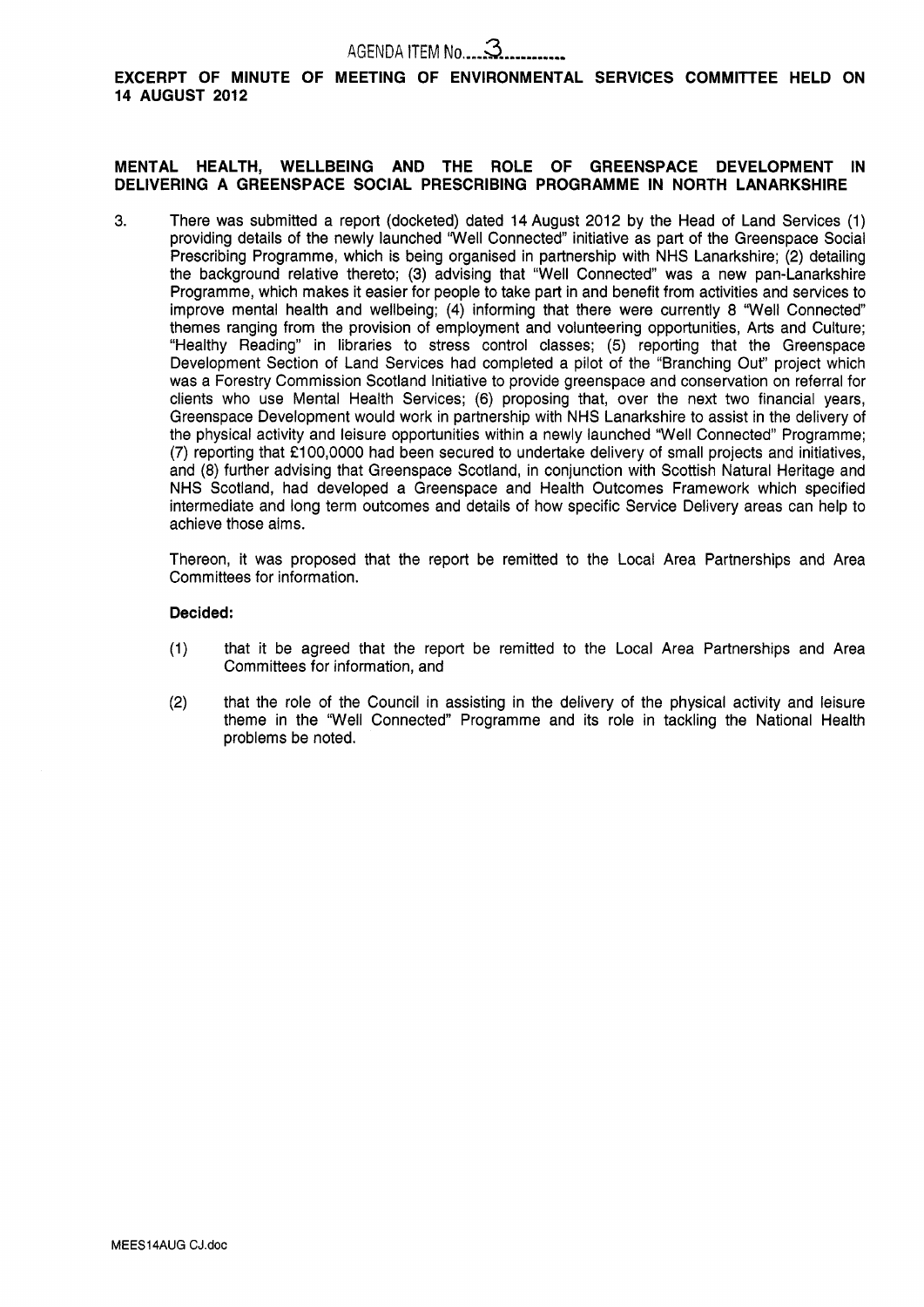# **AGENDA ITEM N**

### **NORTH LANARKSHIRE COUNCIL**

### **REPORT**

| $\overline{\text{fro:}}$ | <b>ENVIRONMENTAL SERVICES</b><br><b>COMMITTEE</b> | Subject: MENTAL HEALTH, WELL-BEING<br>AND THE ROLE OF GREENSPACE<br>DEVELOPMENT IN DELIVERING A |
|--------------------------|---------------------------------------------------|-------------------------------------------------------------------------------------------------|
| From:                    | <b>HEAD OF LAND SERVICES</b>                      | <b>GREENSPACE SOCIAL</b><br>PRESCRIBING PROGRAMME IN<br><b>NORTH LANARKSHIRE.</b>               |
| Date:                    | 14 AUGUST 2012 Ref: KW/VA/HA                      |                                                                                                 |

#### **1. Purpose**

1 .I The purpose of this report is to inform Members of the role that Greenspace Development will be playing over the next two years in delivering a Greenspace Social Prescribing Programme in partnership with NHS Lanarkshire. This programme will contribute to NHS Lanarkshire's Well Connected programme that seeks to deliver mental health and wellbeing improvements throughout Lanarkshire.

#### **2. Background**

- **2.1**  There is increasing evidence to show that physical activity has an important role to play in promoting mental health and well-being through both the prevention of mental health problems and improving the quality of life of those with an existing diagnosed mental health condition.
- **2.2**  The health and social benefits of enjoying the natural environment are widely appreciated in Scotland and reflected in the Scottish Government's commitment to a greener Scotland and to increasing the proportion of adults enjoying the outdoors each week'. Furthermore, the Equally Well report of the Ministerial Task Force on Health Inequalities **2008":** recommends that, *"the Government,* NHS *Boards..* , *should encourage and increase the prescription of "greenspace* **we"** *by GPs and clinical practitioners'!*
- **2.3 Well** Connected' is a new pan-Lanarkshire programme, sometimes referred to as social prescribing or community referral. It makes it easier for people to take part in and benefit from activities and services (community assets) that are known to improve mental health and wellbeing. There are eight 'Well Connected' themes, ranging from the provision of employment and volunteering opportunities, to arts and culture and from 'healthy reading' in libraries to stress control classes - the focus for Greenspace Development will be physical activity and leisure opportunities in local greenspaces.
- **2.4**  North Lanarkshire Council's extensive greenspace resource (from paths and woodlands to country parks and community allotments) has an essential role to play in the delivery of the Well Connected programme and achieving the overall goal of a healthier, more active population.
- **2.5**  Greenspace development has recently completed a pilot of the 'Branching Out' programme, led by the Countryside Ranger Service. 'Branching Out' is a Forestry Commission Scotland initiative, which provides greenspace and conservation on referral for clients who **use** mental health services. The service provides approximately 3hrs **of** activities per week for 12 weeks, in a woodland setting - activities can range from health walks to environmental art and from bushcraft to nature conservation activities. The pilot was very successful with very positive feedback from clients and NHS staff.